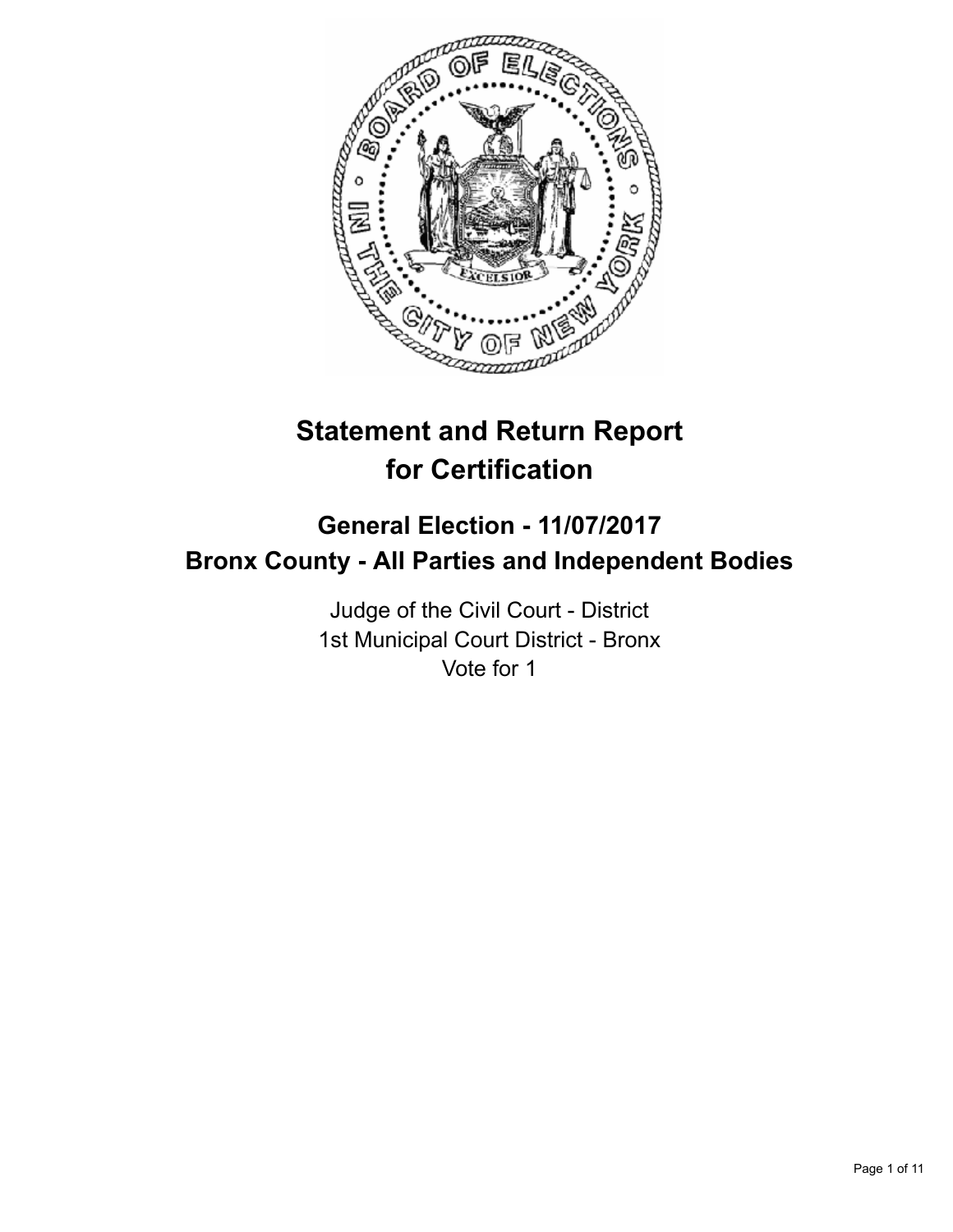

| <b>PUBLIC COUNTER</b>                                    | 526      |
|----------------------------------------------------------|----------|
| <b>MANUALLY COUNTED EMERGENCY</b>                        | 0        |
| ABSENTEE / MILITARY                                      | 11       |
| AFFIDAVIT                                                | 7        |
| <b>Total Ballots</b>                                     | 544      |
| Less - Inapplicable Federal/Special Presidential Ballots | $\Omega$ |
| <b>Total Applicable Ballots</b>                          | 544      |
| FIDEL GOMEZ (DEMOCRATIC)                                 | 423      |
| RUDOLPH GUILANI (WRITE-IN)                               |          |
| UNATTRIBUTABLE WRITE-IN (WRITE-IN)                       |          |
| <b>Total Votes</b>                                       | 425      |
| Unrecorded                                               | 119      |

| PUBLIC COUNTER                                           | 2,648 |
|----------------------------------------------------------|-------|
| MANUALLY COUNTED EMERGENCY                               | 0     |
| ABSENTEE / MILITARY                                      | 55    |
| <b>AFFIDAVIT</b>                                         | 40    |
| <b>Total Ballots</b>                                     | 2,743 |
| Less - Inapplicable Federal/Special Presidential Ballots | 0     |
| <b>Total Applicable Ballots</b>                          | 2,743 |
| FIDEL GOMEZ (DEMOCRATIC)                                 | 2,090 |
| UNATTRIBUTABLE WRITE-IN (WRITE-IN)                       |       |
| <b>Total Votes</b>                                       | 2,091 |
| Unrecorded                                               | 652   |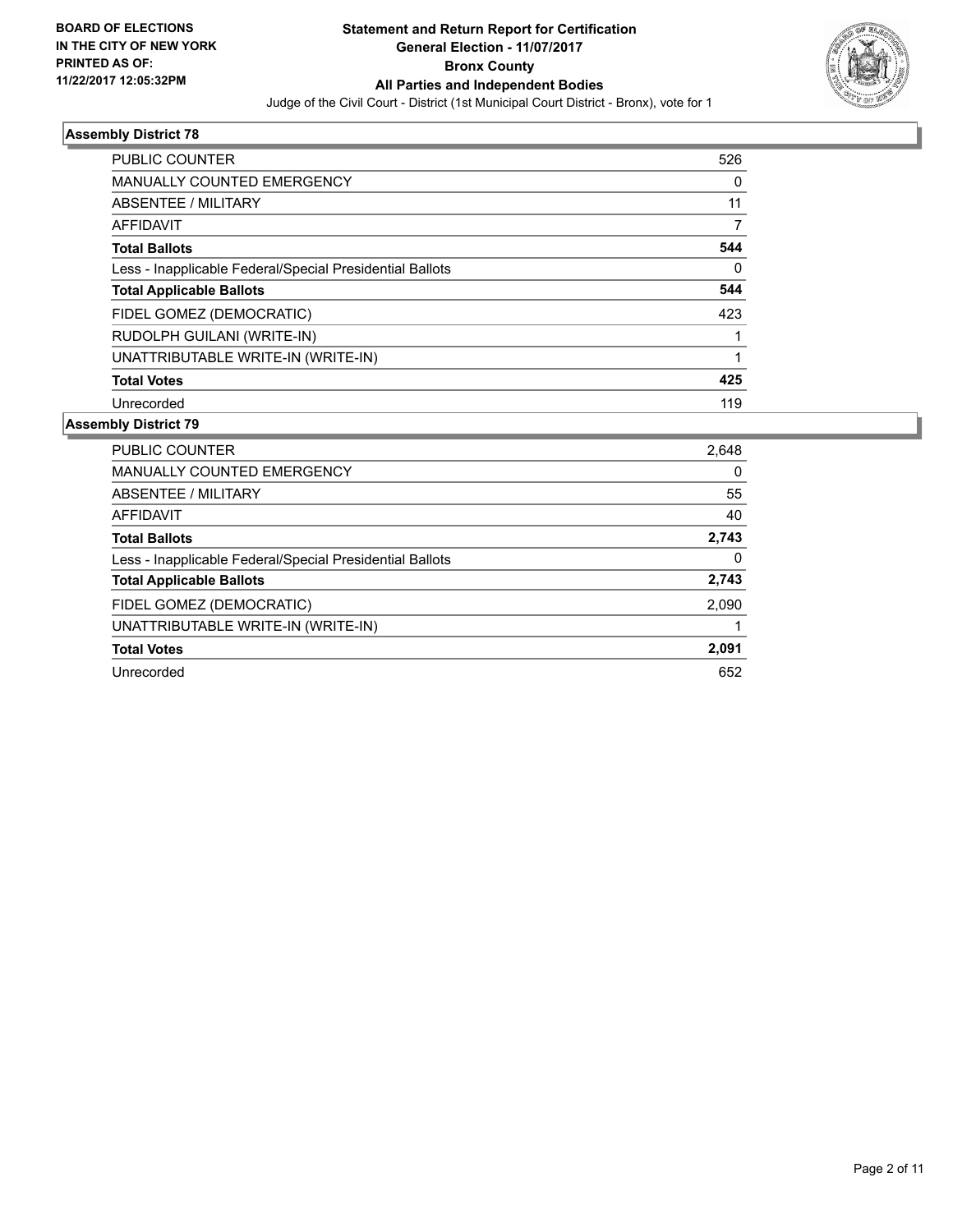

| <b>PUBLIC COUNTER</b>                                    | 10,672       |
|----------------------------------------------------------|--------------|
| <b>MANUALLY COUNTED EMERGENCY</b>                        | 0            |
| <b>ABSENTEE / MILITARY</b>                               | 516          |
| <b>AFFIDAVIT</b>                                         | 134          |
| <b>Total Ballots</b>                                     | 11,322       |
| Less - Inapplicable Federal/Special Presidential Ballots | 0            |
| <b>Total Applicable Ballots</b>                          | 11,322       |
| FIDEL GOMEZ (DEMOCRATIC)                                 | 7,903        |
| ANN MARIE BOLLER (WRITE-IN)                              | 1            |
| <b>ANTHONY PEREZ (WRITE-IN)</b>                          | $\mathbf{1}$ |
| ASHLI RODRIGUEZ (WRITE-IN)                               | 1            |
| CORMAC MCENERY, ESQ (WRITE-IN)                           | 1            |
| DAYSHAUN BARHAM-MAYNARD (WRITE-IN)                       | 1            |
| ESTEBAN ABREU (WRITE-IN)                                 | 1            |
| <b>JASON BIAFORE (WRITE-IN)</b>                          | $\mathbf{1}$ |
| JOSE ROMERO (WRITE-IN)                                   | 1            |
| JOSEPH RUSSO (WRITE-IN)                                  | 1            |
| NICHOLAS MORILLO (WRITE-IN)                              | 1            |
| PHILIP FOGLIA (WRITE-IN)                                 | 1            |
| SIMEON PAPUCOSTAS (WRITE-IN)                             | 1            |
| SONIA SOTOMAYOR (WRITE-IN)                               | 1            |
| TIM C. NASH (WRITE-IN)                                   | 1            |
| UNATTRIBUTABLE WRITE-IN (WRITE-IN)                       | 18           |
| YVONNE SCIBELLI (WRITE-IN)                               | 1            |
| <b>Total Votes</b>                                       | 7,936        |
| Unrecorded                                               | 3,386        |
| L. L. L. III. L. L. L. L. A. A                           |              |

| <b>PUBLIC COUNTER</b>                                    | 1,448 |
|----------------------------------------------------------|-------|
| <b>MANUALLY COUNTED EMERGENCY</b>                        | 0     |
| ABSENTEE / MILITARY                                      | 34    |
| AFFIDAVIT                                                | 22    |
| <b>Total Ballots</b>                                     | 1,504 |
| Less - Inapplicable Federal/Special Presidential Ballots | 0     |
| <b>Total Applicable Ballots</b>                          | 1,504 |
| FIDEL GOMEZ (DEMOCRATIC)                                 | 1,235 |
| <b>MARK LAVIN (WRITE-IN)</b>                             |       |
| MIGUEL PEREZ (WRITE-IN)                                  |       |
| <b>Total Votes</b>                                       | 1,237 |
| Unrecorded                                               | 267   |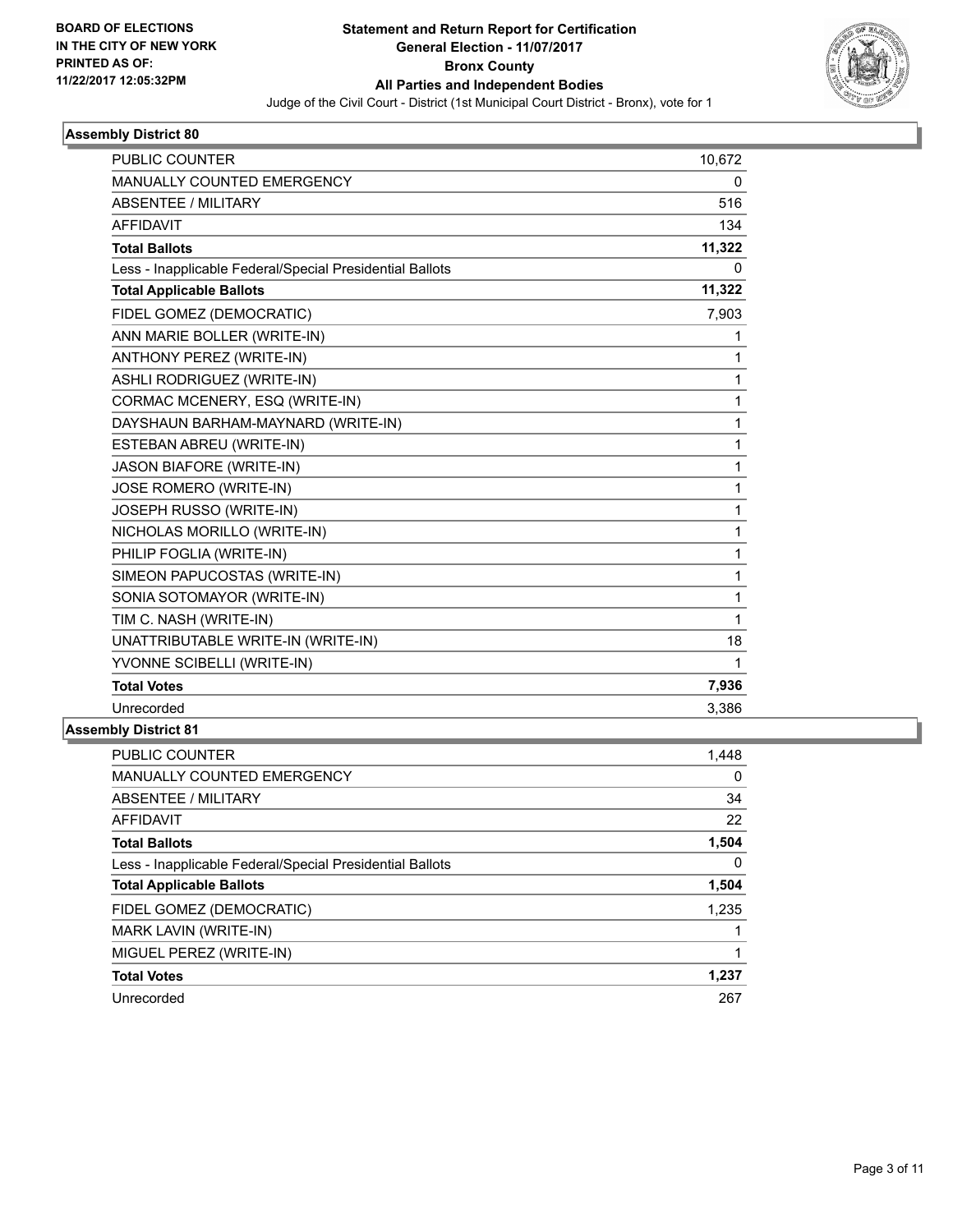

| <b>PUBLIC COUNTER</b>                                    | 22,864 |
|----------------------------------------------------------|--------|
| MANUALLY COUNTED EMERGENCY                               | 0      |
| <b>ABSENTEE / MILITARY</b>                               | 570    |
| <b>AFFIDAVIT</b>                                         | 199    |
| <b>Total Ballots</b>                                     | 23,633 |
| Less - Inapplicable Federal/Special Presidential Ballots | 0      |
| <b>Total Applicable Ballots</b>                          | 23,633 |
| FIDEL GOMEZ (DEMOCRATIC)                                 | 15,903 |
| ALEX MERCED (WRITE-IN)                                   | 1      |
| ALISON Y. TUITT (WRITE-IN)                               | 1      |
| ANTHONY LAZAROS (WRITE-IN)                               | 1      |
| ANTHONY RIBUSTELLO (WRITE-IN)                            | 1      |
| ARTHUR GALLAGER (WRITE-IN)                               | 1      |
| ASHLEY MANOW (WRITE-IN)                                  | 1      |
| BENNY RIVERA (WRITE-IN)                                  | 1      |
| BILL MURRAY (WRITE-IN)                                   | 1      |
| <b>BOB BACTUND (WRITE-IN)</b>                            | 1      |
| <b>BOB DOLE (WRITE-IN)</b>                               | 2      |
| <b>BOB IORROPLI (WRITE-IN)</b>                           | 1      |
| CATHERINE ZIEGLER (WRITE-IN)                             | 1      |
| CHRISTOPHER R.SUMMD (WRITE-IN)                           | 1      |
| DABY B. CARRARAS (WRITE-IN)                              | 1      |
| DAVID STUART (WRITE-IN)                                  | 1      |
| DONALD TRUMP (WRITE-IN)                                  | 1      |
| DONALD TRUMP JR. (WRITE-IN)                              | 2      |
| ESTEBAN ABREU (WRITE-IN)                                 | 1      |
| FRANK DONNIELLY (WRITE-IN)                               | 1      |
| FRED CASSARA (WRITE-IN)                                  | 1      |
| GABRIELLE IAROCCI (WRITE-IN)                             | 1      |
| <b>GAIL SINGER (WRITE-IN)</b>                            | 1      |
| GIBERTO ROSARIO (WRITE-IN)                               | 1      |
| HARRY DEHLER (WRITE-IN)                                  | 1      |
| HARRY DUSENBERRY (WRITE-IN)                              | 2      |
| HECTOR GONZALEZ (WRITE-IN)                               | 1      |
| JEANINE PIRRO (WRITE-IN)                                 | 4      |
| JOHN A. VARIO (WRITE-IN)                                 | 1      |
| JOHN CERINI (WRITE-IN)                                   | 1      |
| JOHN DOYLE (WRITE-IN)                                    | 1      |
| JOHN MEOLA (WRITE-IN)                                    | 1      |
| JOHN SMITH (WRITE-IN)                                    | 1      |
| JOHN TRANTOS (WRITE-IN)                                  | 1      |
| JOSEPH D. STEFANO (WRITE-IN)                             | 1      |
| JUAN KUBASEK (WRITE-IN)                                  | 1      |
| KERIN MINER (WRITE-IN)                                   | 1      |
| LAWRENCE MARLEY (WRITE-IN)                               | 1      |
| LOU ROCCO (WRITE-IN)                                     | 1      |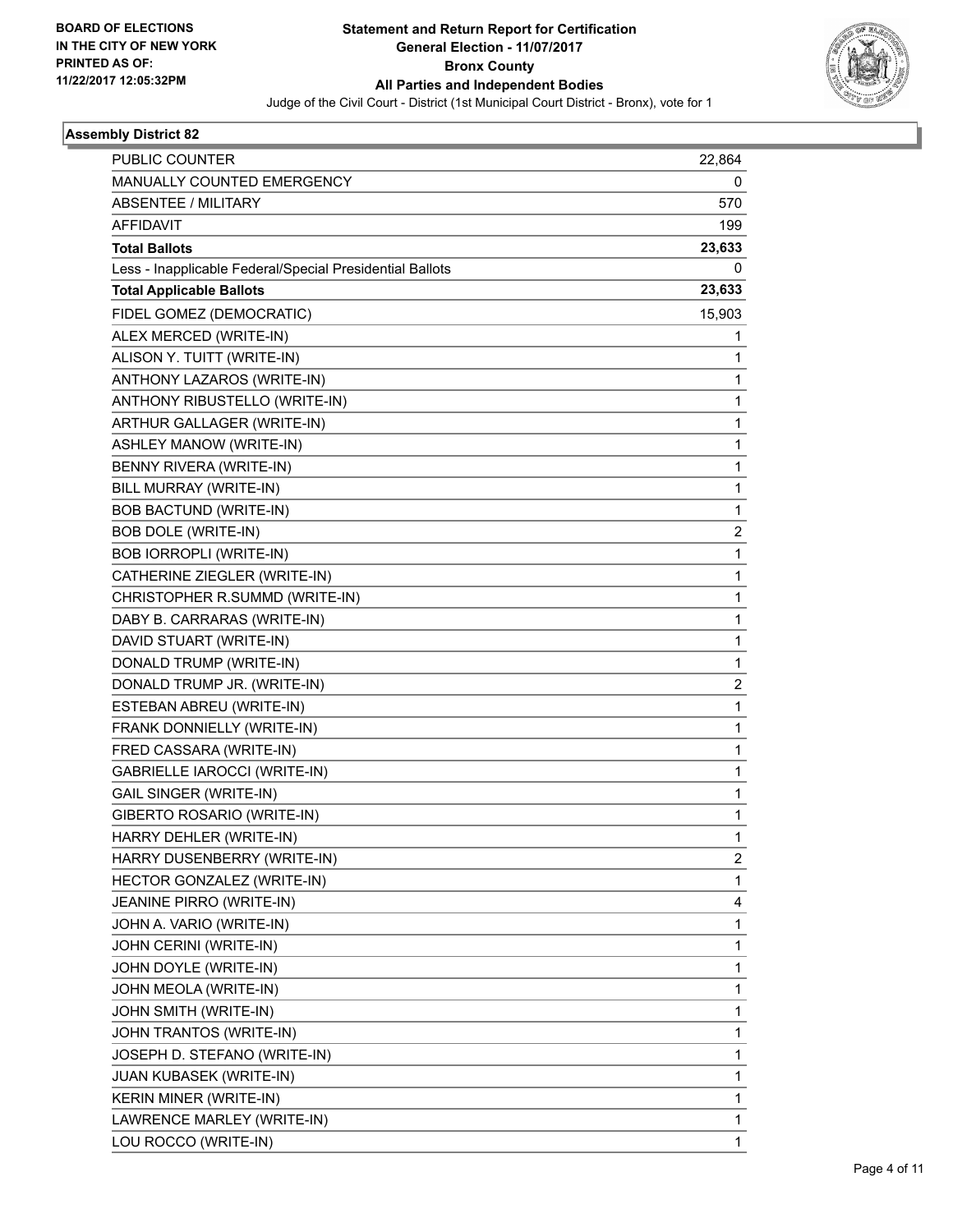

| MARTHA KATECHIS (WRITE-IN)         | 1              |
|------------------------------------|----------------|
| MATTIS JAMES (WRITE-IN)            | 1              |
| MAURA K. DENNEHY (WRITE-IN)        | 1              |
| MICHAEL J. INCUNTAWAC (WRITE-IN)   | 1              |
| MICHAEL RYAN (WRITE-IN)            | 1              |
| MICHAEL SAVAGE (WRITE-IN)          | $\overline{2}$ |
| NICHOLAS DICARLO (WRITE-IN)        | $\overline{2}$ |
| PHIL PAPAELIOS (WRITE-IN)          | 1              |
| POLY PANAYOTOU (WRITE-IN)          | 1              |
| RAFAEL SANINO (WRITE-IN)           | 1              |
| RALPH T. ARCHER (WRITE-IN)         | 1              |
| ROB IORRPOLI (WRITE-IN)            | 1              |
| RONALD REAGAN (WRITE-IN)           | 1              |
| ROSA LUXEMBURG (WRITE-IN)          | 1              |
| ROSALYN RICHTER (WRITE-IN)         | 1              |
| STEPHANIE ROX (WRITE-IN)           | 1              |
| STEVEN ROESNER (WRITE-IN)          | 1              |
| SUSAN LONG (WRITE-IN)              | $\overline{2}$ |
| THOMAS MESSINA (WRITE-IN)          | 1              |
| UNATTRIBUTABLE WRITE-IN (WRITE-IN) | 40             |
| YANNICK V. DALEY (WRITE-IN)        | 1              |
| <b>Total Votes</b>                 | 16,010         |
| Unrecorded                         | 7,623          |
|                                    |                |

| PUBLIC COUNTER                                           | 15,511 |
|----------------------------------------------------------|--------|
| MANUALLY COUNTED EMERGENCY                               | 0      |
| <b>ABSENTEE / MILITARY</b>                               | 464    |
| <b>AFFIDAVIT</b>                                         | 161    |
| <b>Total Ballots</b>                                     | 16,136 |
| Less - Inapplicable Federal/Special Presidential Ballots | 0      |
| <b>Total Applicable Ballots</b>                          | 16,136 |
| FIDEL GOMEZ (DEMOCRATIC)                                 | 13,251 |
| ADRIENNE ERWIN (WRITE-IN)                                | 1      |
| ALEXANDER LEVIE (WRITE-IN)                               | 1      |
| BRANDON FRAZIER (WRITE-IN)                               | 1      |
| DANIEL SINGLETON (WRITE-IN)                              | 1      |
| DANNY WASHINGTON (WRITE-IN)                              | 1      |
| JOMIL C. MCARTHUR (WRITE-IN)                             | 1      |
| LINDLEY BRATHWAITE (WRITE-IN)                            | 1      |
| OLGA CRUZADO (WRITE-IN)                                  | 1      |
| RENAULT S CHAVERS (WRITE-IN)                             | 1      |
| RUDY GULIANI (WRITE-IN)                                  | 1      |
| UNATTRIBUTABLE WRITE-IN (WRITE-IN)                       | 23     |
| <b>Total Votes</b>                                       | 13,284 |
| Unrecorded                                               | 2,852  |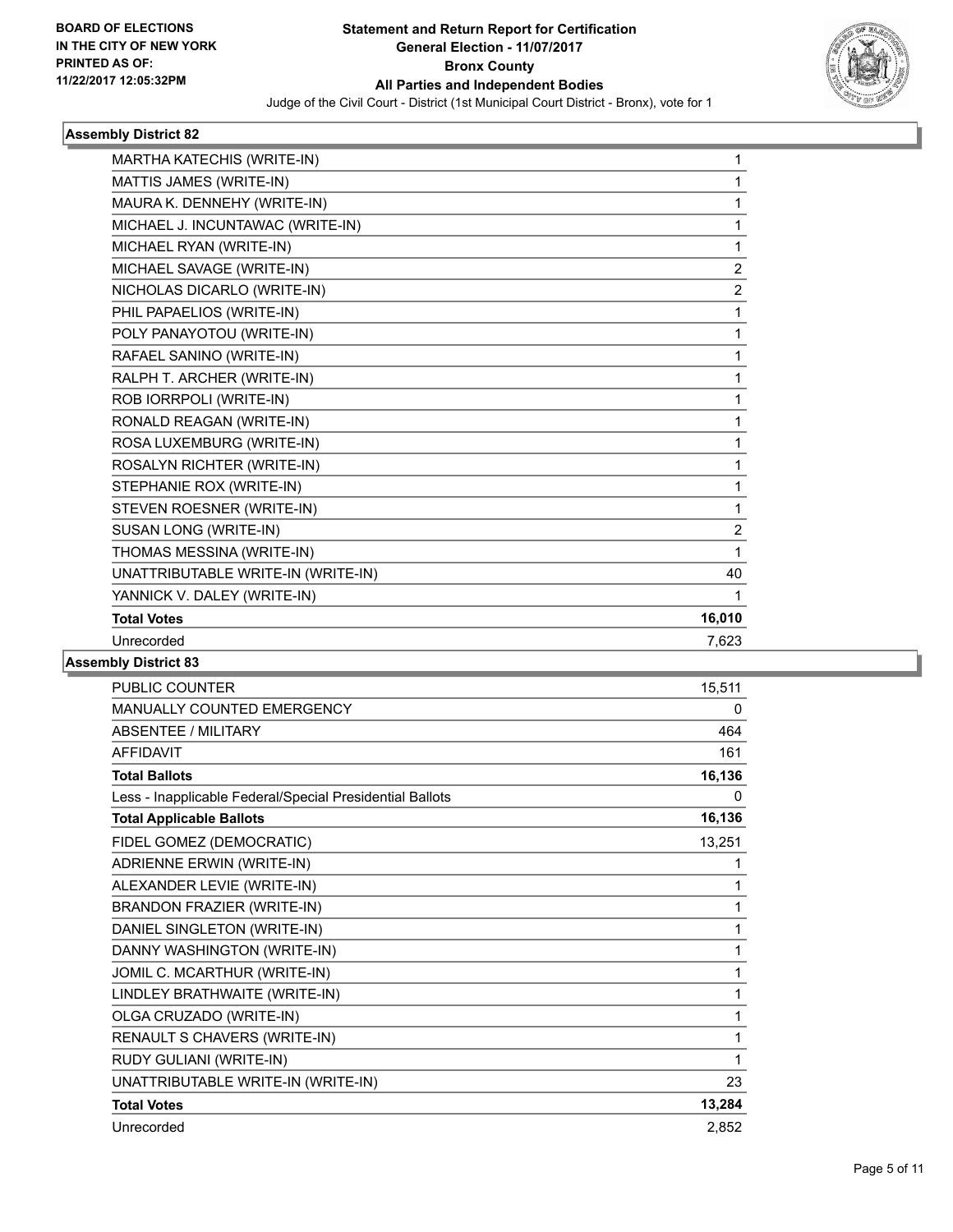

| <b>PUBLIC COUNTER</b>                                    | 1,247 |
|----------------------------------------------------------|-------|
| <b>MANUALLY COUNTED EMERGENCY</b>                        | 0     |
| ABSENTEE / MILITARY                                      | 26    |
| AFFIDAVIT                                                | 14    |
| <b>Total Ballots</b>                                     | 1,287 |
| Less - Inapplicable Federal/Special Presidential Ballots | 0     |
| <b>Total Applicable Ballots</b>                          | 1,287 |
| FIDEL GOMEZ (DEMOCRATIC)                                 | 972   |
| <b>Total Votes</b>                                       | 972   |
| Unrecorded                                               | 315   |

| <b>PUBLIC COUNTER</b>                                    | 10,590         |
|----------------------------------------------------------|----------------|
| <b>MANUALLY COUNTED EMERGENCY</b>                        | 0              |
| <b>ABSENTEE / MILITARY</b>                               | 225            |
| <b>AFFIDAVIT</b>                                         | 163            |
| <b>Total Ballots</b>                                     | 10,978         |
| Less - Inapplicable Federal/Special Presidential Ballots | 0              |
| <b>Total Applicable Ballots</b>                          | 10,978         |
| FIDEL GOMEZ (DEMOCRATIC)                                 | 8,230          |
| ALISON Y. TUITT (WRITE-IN)                               | 1              |
| ANTHONY REVERON (WRITE-IN)                               | 1              |
| <b>BARACK OBAMA (WRITE-IN)</b>                           | 1              |
| EDDIE MCSHANE (WRITE-IN)                                 | $\overline{2}$ |
| JAMES DIAZ (WRITE-IN)                                    | $\mathbf{1}$   |
| JAXEN WASHINGTON (WRITE-IN)                              | 1              |
| LAKEISHA JEMISEN (WRITE-IN)                              | 1              |
| LAURA LOOMER (WRITE-IN)                                  | 1              |
| <b>MARK MORENO (WRITE-IN)</b>                            | 1              |
| MAXINE WATERS (WRITE-IN)                                 | $\mathbf{1}$   |
| METAH COLES (WRITE-IN)                                   | $\mathbf{1}$   |
| MONIQUE WESTON (WRITE-IN)                                | 1              |
| <b>OSCAR GUEVERA (WRITE-IN)</b>                          | 1              |
| ROY MCIVER (WRITE-IN)                                    | 1              |
| UNATTRIBUTABLE WRITE-IN (WRITE-IN)                       | 22             |
| WILLIAM RUSSELL MOORE (WRITE-IN)                         | 1              |
| <b>Total Votes</b>                                       | 8,268          |
| Unrecorded                                               | 2,710          |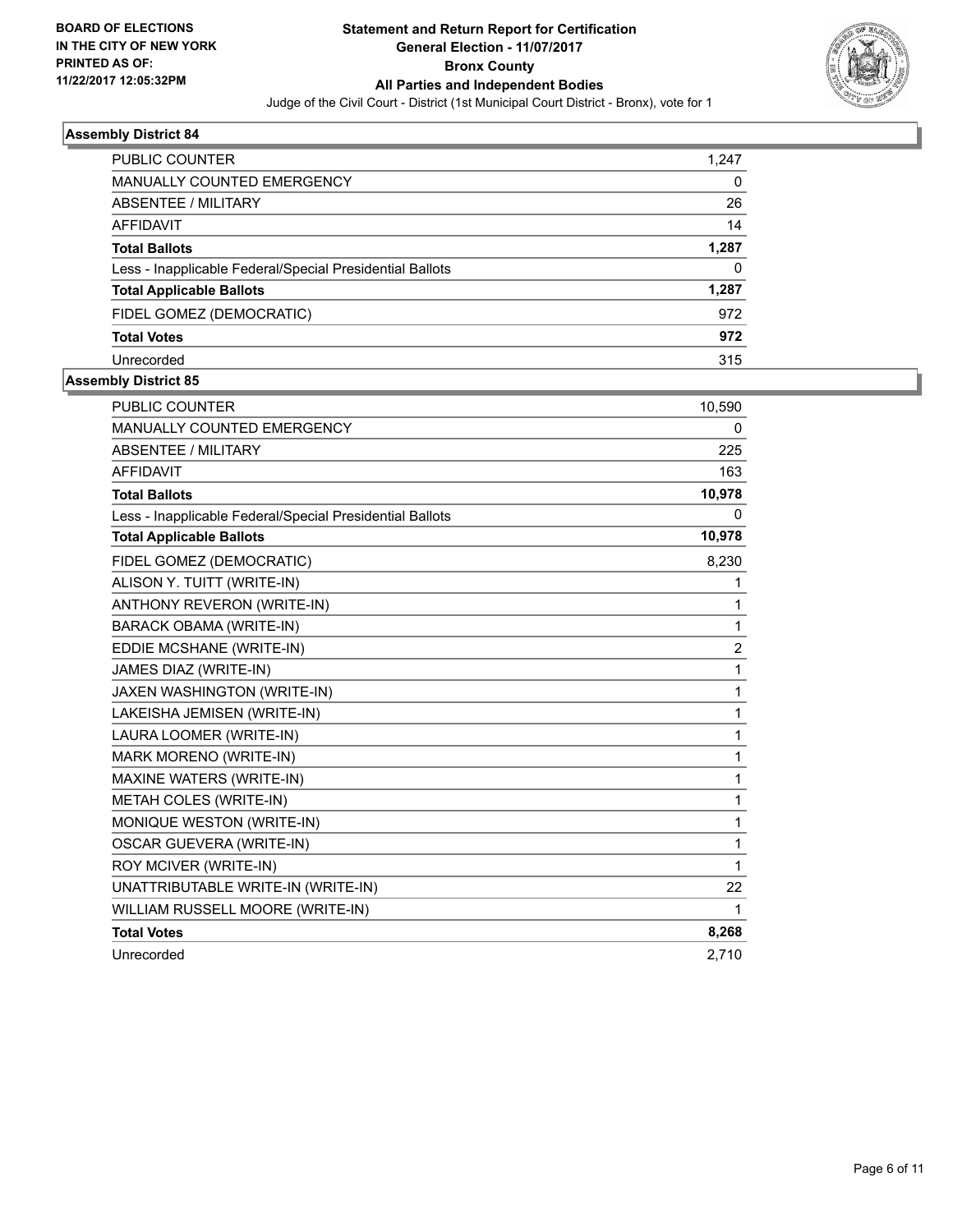

| PUBLIC COUNTER                                           | 12,643       |
|----------------------------------------------------------|--------------|
| <b>MANUALLY COUNTED EMERGENCY</b>                        | 0            |
| <b>ABSENTEE / MILITARY</b>                               | 312          |
| <b>AFFIDAVIT</b>                                         | 174          |
| <b>Total Ballots</b>                                     | 13,129       |
| Less - Inapplicable Federal/Special Presidential Ballots | 0            |
| <b>Total Applicable Ballots</b>                          | 13,129       |
| FIDEL GOMEZ (DEMOCRATIC)                                 | 10,199       |
| ANDREW NAPOLITANO (WRITE-IN)                             | 1            |
| ARMANDO MONTANO (WRITE-IN)                               | 1            |
| CHRISTOPHER BLINDEL (WRITE-IN)                           | 1            |
| DENNIS MITCHELL (WRITE-IN)                               | 1            |
| DONALD TRUMP (WRITE-IN)                                  | 1            |
| DONI WALKER SANTIAGO (WRITE-IN)                          | 3            |
| EMMANUEL CHAMBERS (WRITE-IN)                             | 1            |
| FRANK LABOY (WRITE-IN)                                   | 1            |
| ILDEFONSO COLON (WRITE-IN)                               | $\mathbf{1}$ |
| JACK PASOBEC (WRITE-IN)                                  | 1            |
| JENNIFER E CRUZ (WRITE-IN)                               | 1            |
| JERRY KUGELMAS (WRITE-IN)                                | 1            |
| <b>JOE BIDEN (WRITE-IN)</b>                              | 1            |
| JOE SCRIBA (WRITE-IN)                                    | 1            |
| MARK FLIEDNER (WRITE-IN)                                 | 1            |
| MITT ROMNEY (WRITE-IN)                                   | 1            |
| MOHD G HASSAN (WRITE-IN)                                 | 1            |
| PATRICK ANTHONY JOHNSON (WRITE-IN)                       | 1            |
| SARA MILLS (WRITE-IN)                                    | 1            |
| SHANTEL CASTRO (WRITE-IN)                                | 1            |
| UNATTRIBUTABLE WRITE-IN (WRITE-IN)                       | 27           |
| WALTER SWARSON (WRITE-IN)                                | 1            |
| <b>Total Votes</b>                                       | 10,249       |
| Unrecorded                                               | 2.880        |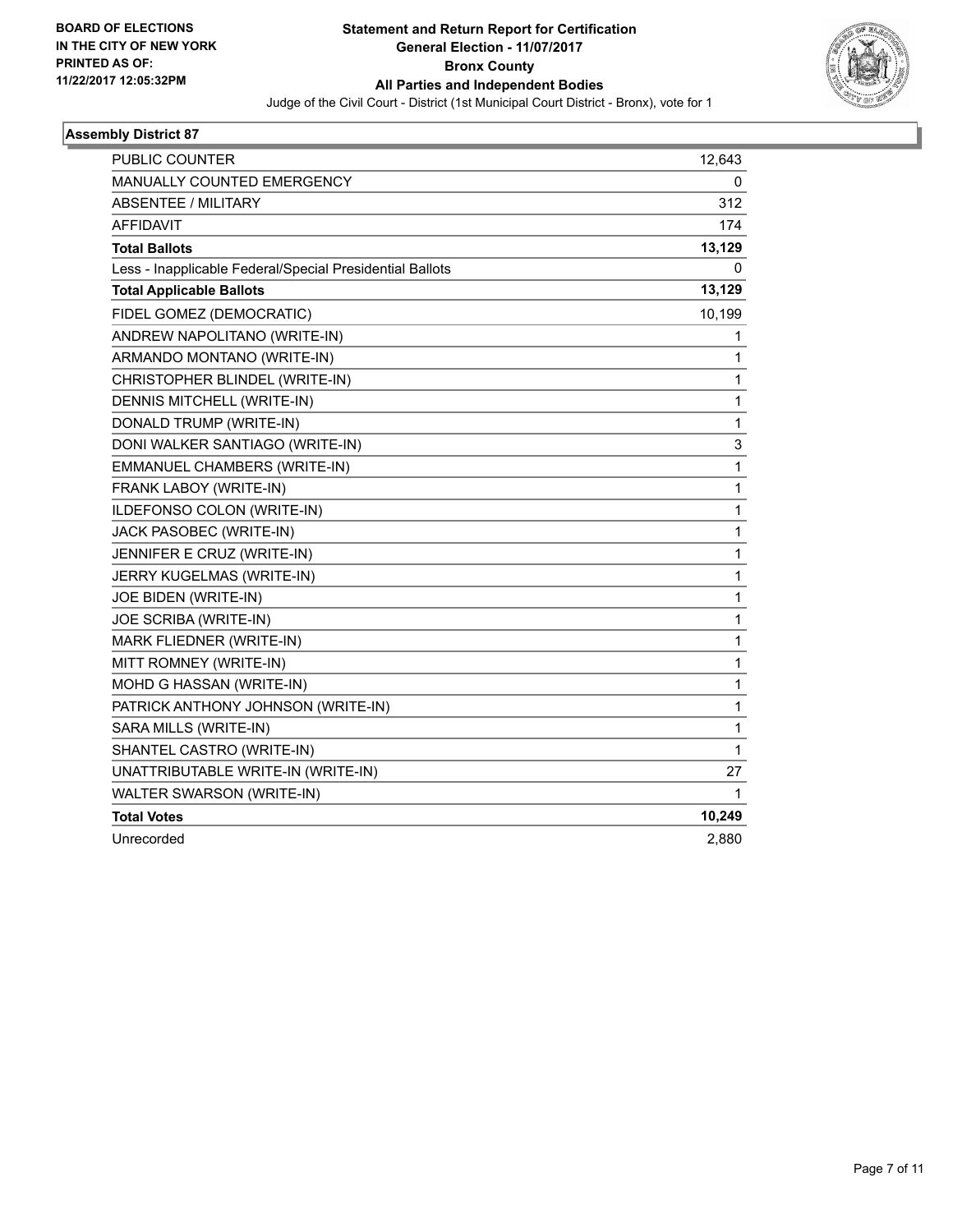

#### **Total for Judge of the Civil Court - District (1st Municipal Court District - Bronx) - Bronx County**

| <b>PUBLIC COUNTER</b>                                    | 78,149                  |
|----------------------------------------------------------|-------------------------|
| MANUALLY COUNTED EMERGENCY                               | 0                       |
| <b>ABSENTEE / MILITARY</b>                               | 2,213                   |
| AFFIDAVIT                                                | 914                     |
| <b>Total Ballots</b>                                     | 81,276                  |
| Less - Inapplicable Federal/Special Presidential Ballots | 0                       |
| <b>Total Applicable Ballots</b>                          | 81,276                  |
| FIDEL GOMEZ (DEMOCRATIC)                                 | 60,206                  |
| ADRIENNE ERWIN (WRITE-IN)                                | 1                       |
| ALEX MERCED (WRITE-IN)                                   | 1                       |
| ALEXANDER LEVIE (WRITE-IN)                               | 1                       |
| ALISON Y. TUITT (WRITE-IN)                               | $\overline{\mathbf{c}}$ |
| ANDREW NAPOLITANO (WRITE-IN)                             | 1                       |
| ANN MARIE BOLLER (WRITE-IN)                              | 1                       |
| ANTHONY LAZAROS (WRITE-IN)                               | 1                       |
| <b>ANTHONY PEREZ (WRITE-IN)</b>                          | $\mathbf 1$             |
| ANTHONY REVERON (WRITE-IN)                               | 1                       |
| ANTHONY RIBUSTELLO (WRITE-IN)                            | 1                       |
| ARMANDO MONTANO (WRITE-IN)                               | 1                       |
| ARTHUR GALLAGER (WRITE-IN)                               | 1                       |
| ASHLEY MANOW (WRITE-IN)                                  | 1                       |
| ASHLI RODRIGUEZ (WRITE-IN)                               | 1                       |
| BARACK OBAMA (WRITE-IN)                                  | 1                       |
| BENNY RIVERA (WRITE-IN)                                  | 1                       |
| BILL MURRAY (WRITE-IN)                                   | 1                       |
| BOB BACTUND (WRITE-IN)                                   | 1                       |
| <b>BOB DOLE (WRITE-IN)</b>                               | $\overline{\mathbf{c}}$ |
| <b>BOB IORROPLI (WRITE-IN)</b>                           | 1                       |
| BRANDON FRAZIER (WRITE-IN)                               | 1                       |
| CATHERINE ZIEGLER (WRITE-IN)                             | 1                       |
| CHRISTOPHER BLINDEL (WRITE-IN)                           | $\mathbf{1}$            |
| CHRISTOPHER R.SUMMD (WRITE-IN)                           | $\mathbf{1}$            |
| CORMAC MCENERY, ESQ (WRITE-IN)                           | 1                       |
| DABY B. CARRARAS (WRITE-IN)                              | 1                       |
| DANIEL SINGLETON (WRITE-IN)                              | 1                       |
| DANNY WASHINGTON (WRITE-IN)                              | 1                       |
| DAVID STUART (WRITE-IN)                                  | 1                       |
| DAYSHAUN BARHAM-MAYNARD (WRITE-IN)                       | 1                       |
| DENNIS MITCHELL (WRITE-IN)                               | 1                       |
| DONALD TRUMP (WRITE-IN)                                  | 2                       |
| DONALD TRUMP JR. (WRITE-IN)                              | 2                       |
| DONI WALKER SANTIAGO (WRITE-IN)                          | 3                       |
| EDDIE MCSHANE (WRITE-IN)                                 | 2                       |
| EMMANUEL CHAMBERS (WRITE-IN)                             | 1                       |
| ESTEBAN ABREU (WRITE-IN)                                 | $\overline{2}$          |
| FRANK DONNIELLY (WRITE-IN)                               | 1                       |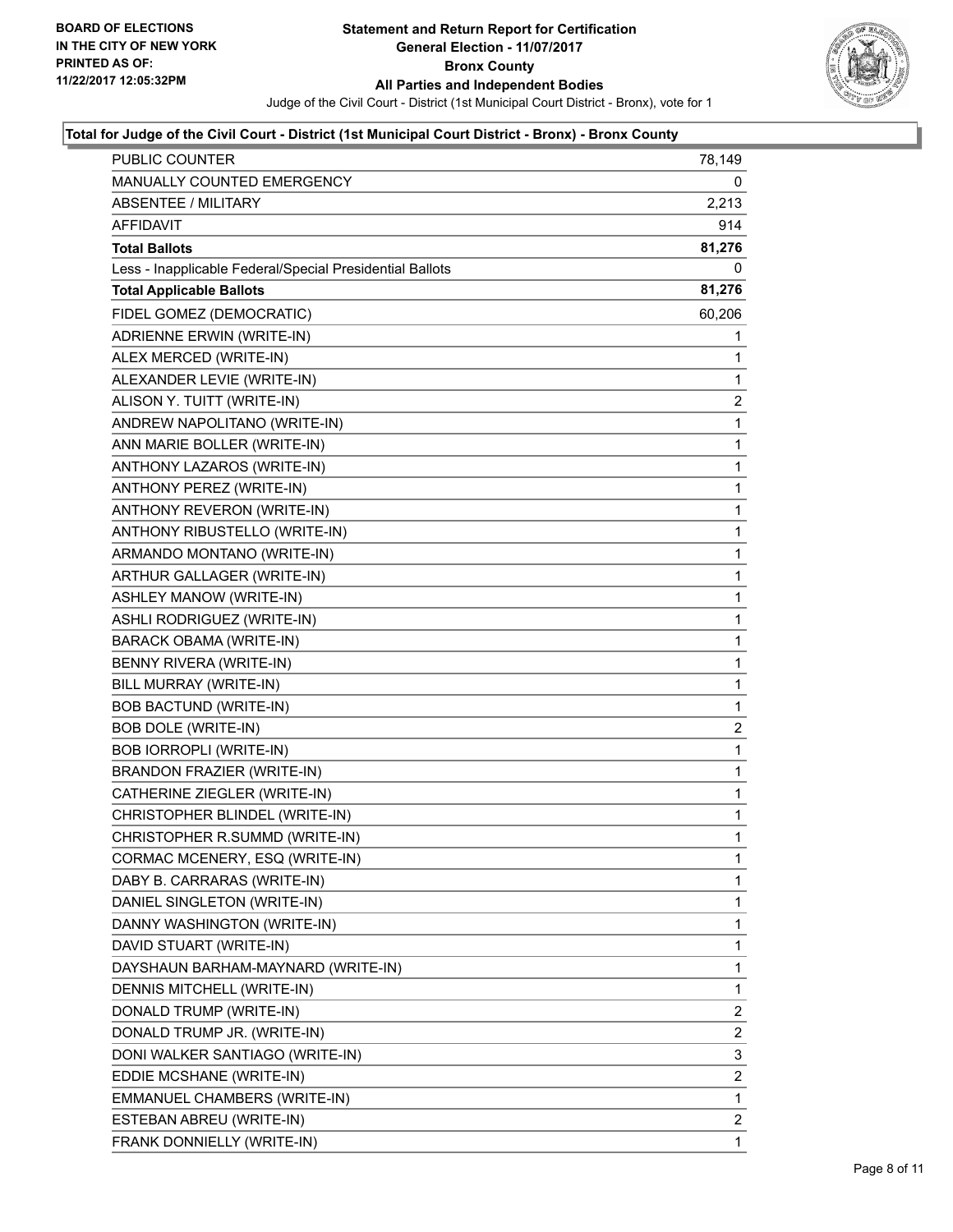

#### **Total for Judge of the Civil Court - District (1st Municipal Court District - Bronx) - Bronx County**

| FRANK LABOY (WRITE-IN)           | 1            |
|----------------------------------|--------------|
| FRED CASSARA (WRITE-IN)          | 1            |
| GABRIELLE IAROCCI (WRITE-IN)     | 1            |
| <b>GAIL SINGER (WRITE-IN)</b>    | 1            |
| GIBERTO ROSARIO (WRITE-IN)       | 1            |
| HARRY DEHLER (WRITE-IN)          | 1            |
| HARRY DUSENBERRY (WRITE-IN)      | 2            |
| HECTOR GONZALEZ (WRITE-IN)       | 1            |
| ILDEFONSO COLON (WRITE-IN)       | 1            |
| JACK PASOBEC (WRITE-IN)          | 1            |
| JAMES DIAZ (WRITE-IN)            | 1            |
| JASON BIAFORE (WRITE-IN)         | 1            |
| JAXEN WASHINGTON (WRITE-IN)      | 1            |
| JEANINE PIRRO (WRITE-IN)         | 4            |
| JENNIFER E CRUZ (WRITE-IN)       | 1            |
| JERRY KUGELMAS (WRITE-IN)        | 1            |
| JOE BIDEN (WRITE-IN)             | 1            |
| JOE SCRIBA (WRITE-IN)            | 1            |
| JOHN A. VARIO (WRITE-IN)         | 1            |
| JOHN CERINI (WRITE-IN)           | 1            |
| JOHN DOYLE (WRITE-IN)            | 1            |
| JOHN MEOLA (WRITE-IN)            | 1            |
| JOHN SMITH (WRITE-IN)            | 1            |
| JOHN TRANTOS (WRITE-IN)          | 1            |
| JOMIL C. MCARTHUR (WRITE-IN)     | 1            |
| JOSE ROMERO (WRITE-IN)           | 1            |
| JOSEPH D. STEFANO (WRITE-IN)     | 1            |
| JOSEPH RUSSO (WRITE-IN)          | 1            |
| JUAN KUBASEK (WRITE-IN)          | 1            |
| KERIN MINER (WRITE-IN)           | 1            |
| LAKEISHA JEMISEN (WRITE-IN)      | 1            |
| LAURA LOOMER (WRITE-IN)          | 1            |
| LAWRENCE MARLEY (WRITE-IN)       | 1            |
| LINDLEY BRATHWAITE (WRITE-IN)    | $\mathbf{1}$ |
| LOU ROCCO (WRITE-IN)             | 1            |
| MARK FLIEDNER (WRITE-IN)         | 1            |
| MARK LAVIN (WRITE-IN)            | 1            |
| MARK MORENO (WRITE-IN)           | 1            |
| MARTHA KATECHIS (WRITE-IN)       | 1            |
| MATTIS JAMES (WRITE-IN)          | 1            |
| MAURA K. DENNEHY (WRITE-IN)      | 1            |
| MAXINE WATERS (WRITE-IN)         | 1            |
| <b>METAH COLES (WRITE-IN)</b>    | 1            |
| MICHAEL J. INCUNTAWAC (WRITE-IN) | 1            |
| MICHAEL RYAN (WRITE-IN)          | 1            |
| MICHAEL SAVAGE (WRITE-IN)        | 2            |
|                                  |              |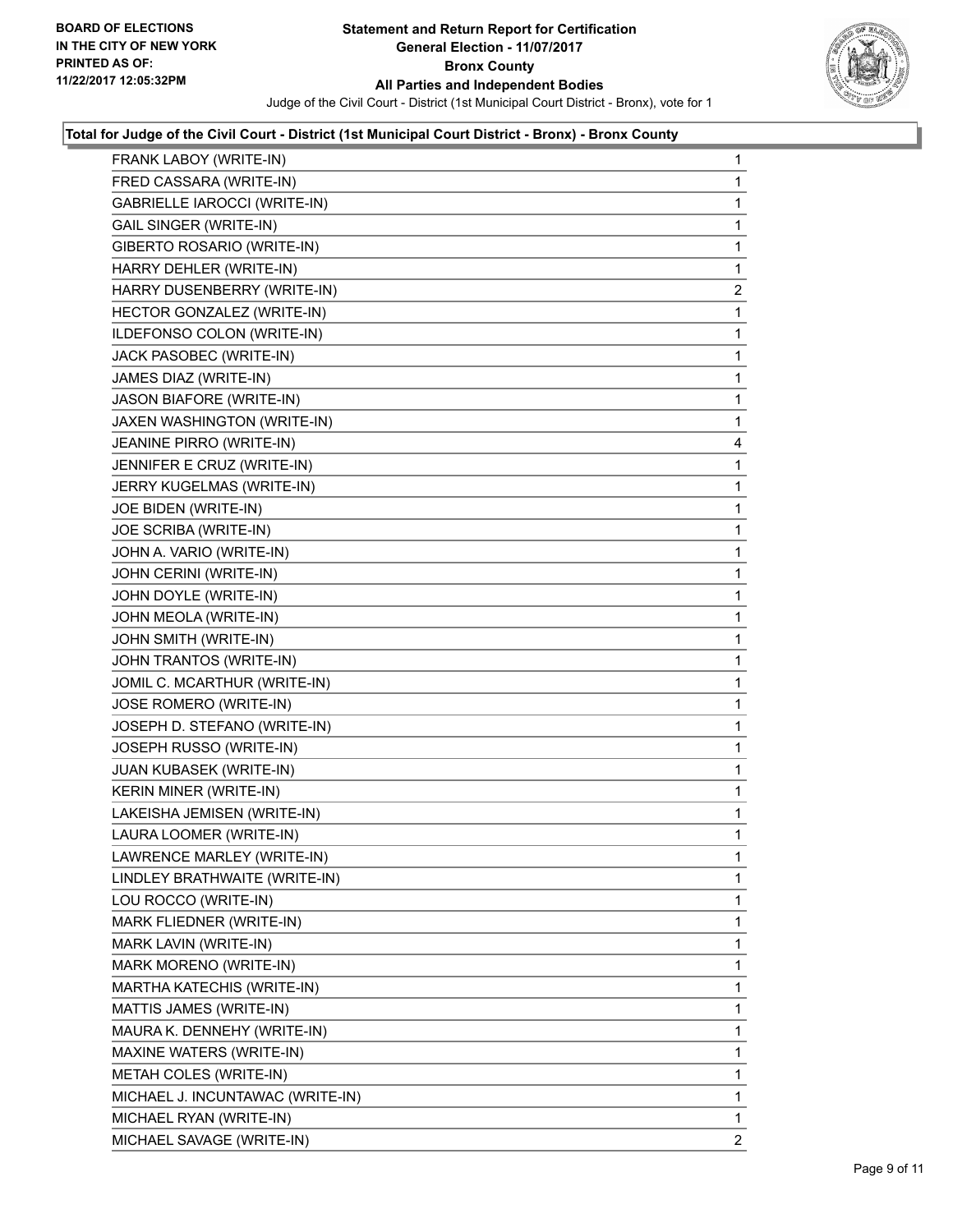

## **Total for Judge of the Civil Court - District (1st Municipal Court District - Bronx) - Bronx County**

| MIGUEL PEREZ (WRITE-IN)            | 1                       |
|------------------------------------|-------------------------|
| MITT ROMNEY (WRITE-IN)             | 1                       |
| MOHD G HASSAN (WRITE-IN)           | 1                       |
| MONIQUE WESTON (WRITE-IN)          | 1                       |
| NICHOLAS DICARLO (WRITE-IN)        | $\overline{\mathbf{c}}$ |
| NICHOLAS MORILLO (WRITE-IN)        | 1                       |
| OLGA CRUZADO (WRITE-IN)            | 1                       |
| <b>OSCAR GUEVERA (WRITE-IN)</b>    | 1                       |
| PATRICK ANTHONY JOHNSON (WRITE-IN) | 1                       |
| PHIL PAPAELIOS (WRITE-IN)          | 1                       |
| PHILIP FOGLIA (WRITE-IN)           | 1                       |
| POLY PANAYOTOU (WRITE-IN)          | 1                       |
| RAFAEL SANINO (WRITE-IN)           | 1                       |
| RALPH T. ARCHER (WRITE-IN)         | 1                       |
| RENAULT S CHAVERS (WRITE-IN)       | 1                       |
| ROB IORRPOLI (WRITE-IN)            | 1                       |
| RONALD REAGAN (WRITE-IN)           | 1                       |
| ROSA LUXEMBURG (WRITE-IN)          | 1                       |
| ROSALYN RICHTER (WRITE-IN)         | 1                       |
| ROY MCIVER (WRITE-IN)              | 1                       |
| RUDOLPH GUILANI (WRITE-IN)         | 1                       |
| RUDY GULIANI (WRITE-IN)            | 1                       |
| SARA MILLS (WRITE-IN)              | 1                       |
| SHANTEL CASTRO (WRITE-IN)          | 1                       |
| SIMEON PAPUCOSTAS (WRITE-IN)       | 1                       |
| SONIA SOTOMAYOR (WRITE-IN)         | 1                       |
| STEPHANIE ROX (WRITE-IN)           | 1                       |
| STEVEN ROESNER (WRITE-IN)          | 1                       |
| SUSAN LONG (WRITE-IN)              | $\overline{\mathbf{c}}$ |
| THOMAS MESSINA (WRITE-IN)          | 1                       |
| TIM C. NASH (WRITE-IN)             | 1                       |
| UNATTRIBUTABLE WRITE-IN (WRITE-IN) | 132                     |
| WALTER SWARSON (WRITE-IN)          | 1                       |
| WILLIAM RUSSELL MOORE (WRITE-IN)   | 1                       |
| YANNICK V. DALEY (WRITE-IN)        | 1                       |
| YVONNE SCIBELLI (WRITE-IN)         | $\mathbf{1}$            |
| <b>Total Votes</b>                 | 60,472                  |
| Unrecorded                         | 20,804                  |